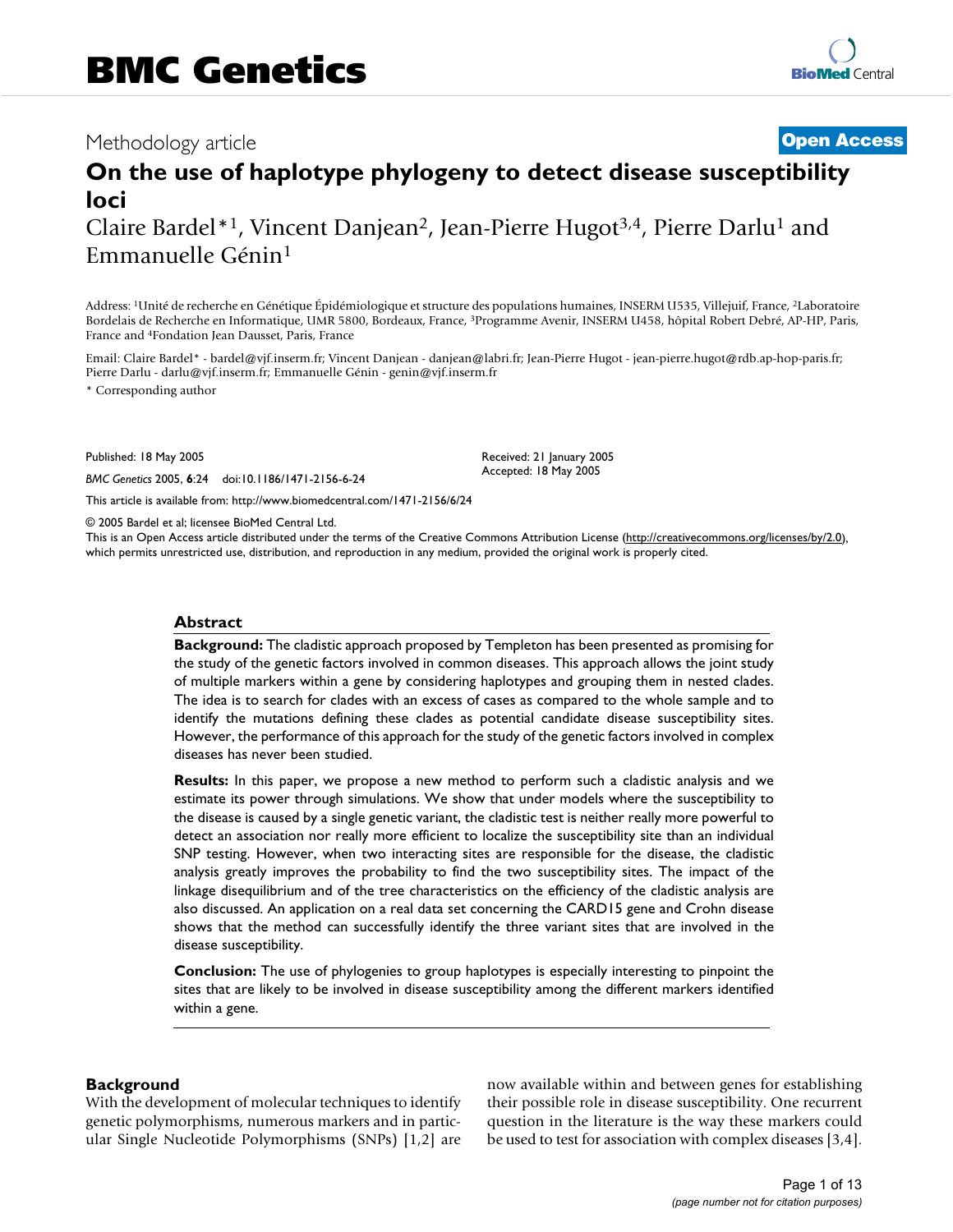Should one focus on one marker at a time and simply compare allele or genotype distributions for the studied markers in cases and controls or should one consider haplotypes formed by several linked markers? Haplotypic methods have been suggested to be more powerful at detecting the role of a given genomic region in disease susceptibility [4-7]. Indeed, disease susceptibility may be due to the combined effects of variants at different markers. Different methods have been proposed to test for association between markers located on the same reconstructed haplotypes and disease susceptibility [4,7-10]. In these tests, the number of haplotypes being large, the degrees of freedom to compare cases and controls are also large, decreasing the power to detect the association. Moreover, as some haplotypes would only be carried by one or two individuals, there could be statistical problems owing to small sample sizes making difficult the evaluation of their possible effect on the susceptibility to the disease.

A solution to reduce these problems is to group haplotypes in order to decrease the degrees of freedom and to increase the number of individuals in the different haplotype groups. The cladistic method as described by Templeton et al. [11] is a method to carry out such groupings of haplotypes and to determine which haplotype or group of haplotypes is likely to be responsible for the phenotypic variation observed among the population. It consists in using parsimony methods to build a phylogeny of the haplotypes, and to group haplotypes according to the clades defined by the phylogenetic tree. When applied to a case/control data set, the proportions of cases and controls in different clades are compared. If a clade shows a significantly larger number of cases than the others, one will conclude, first, that there is an association between the disease and one haplotype or a group of haplotypes belonging to the clade, and, second, that the mutations defining the clade containing an excess of cases are good candidates to be functional gene polymorphisms involved in the disease susceptibility.

The cladistic analysis relies for a large part on the reconstruction of an accurate phylogenetic tree, but recombination is known to bias phylogenetic reconstruction processes [12]. The recent discovery of the haplotype block structure of the human genome [13] now provides an interesting framework for cladistic methods. Indeed, haplotype blocks define regions in which the recombination rate is quite low. Moreover, once a block is found to be associated with a disease, it will not be suitable to use classical methods based on recombination to fine map susceptibility loci. Haplotype phylogenies being based on the history of mutations may then help to identify disease susceptibility loci.

The cladistic method was first described in a series of five articles [11,14-17] and applied in different case-control studies focusing either on quantitative or qualitative data. For example, Haviland et al. used a cladistic analysis to study the association between the apolipoprotein AI-CIII-AIV and plasma lipid, lipoprotein and apolipoprotein levels [18]. Keavney et al. [19] used cladograms to localize the sites that significantly influence Angiotensin-I Converting Enzyme (ACE). Zhu et al. [20] worked on quantitative data simulated for the twelfth Genetic Analysis Workshop (GAW). Using regression analysis and analysis of variance (ANOVA), they were able to find a short region containing the simulated mutation. Wang et al. [21] used a nested linear model to analyze the association between *ApoA4* haplotypes and plasma lipid level in the cladistic framework. Among the studies that consider discrete data is the one by Kittles et al. [22] who tested the association between haplotype variations on the Y chromosome and alcohol dependence and related personality traits. Lobos and Todd applied the same cladistic method to four RFLPs in the tyroxine hydroxylase gene [23], and to five SNPs in the dopamine receptor D2 gene [24]. Darlu and Génin [25] applied the method to the GAW 12 simulated data and were able to identify some of the disease susceptibility sites. For a more detailed review on the subject, see [26].

More recently Seltman et al. [27] developed a method that can be applied on family-based data. They proposed a test, the ET-TDT, that combines the transmission disequilibrium test (TDT) and the use of unrooted phylogenetic trees to group haplotypes. They further extended their method to the analysis of qualitative and quantitative data from case-parent trios or population-based studies [28]. Finally, an alternative method where phylogenetic trees are reconstructed by a distance method was proposed by Durrant et al. [29] and implemented in the software CLADHC.

From these different examples, cladistic methods appear to be innovative methods to detect an association between a candidate gene and a disease and to localize disease susceptibility sites. However, the validity and the power of these methods to detect association have only been tested in a very limited number of situations (fixed pattern of linkage disequilibrium, fixed phylogenetic tree) [27,29]. In this paper, we develop a new cladistic test (CT), based on the analysis of a rooted tree, which allows to make hypotheses about functional polymorphisms that are involved in the susceptibility to the disease. Through simulations on ten different tree topologies, we evaluate the conditions in which this cladistic method is efficient and compare it to other methods. Finally, we apply this method to a real data set concerning Crohn disease and the CARD15 gene [30].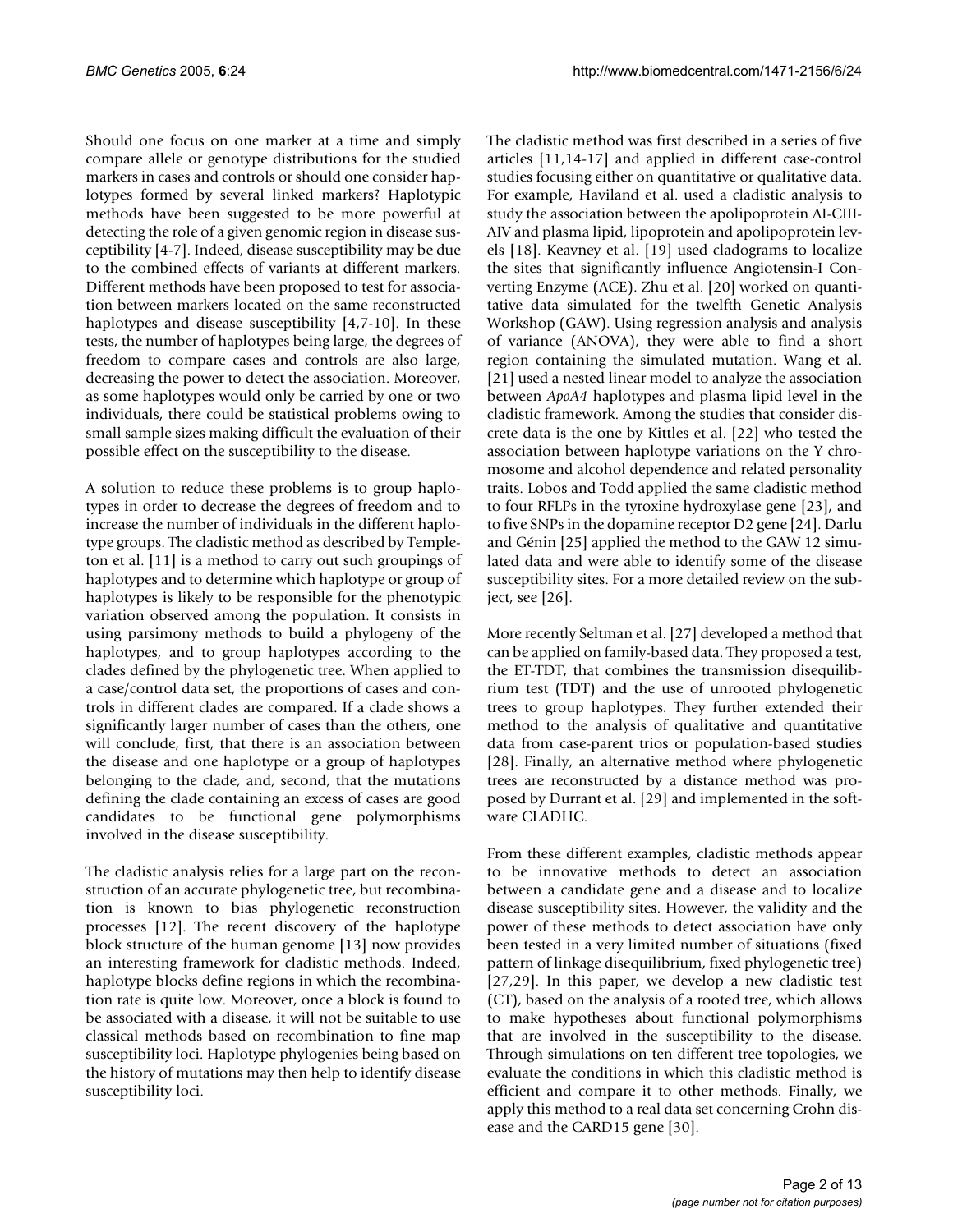| Tree                  | CT           | <b>CLADHC</b> | <b>HT</b>  | <b>SbST</b> |
|-----------------------|--------------|---------------|------------|-------------|
|                       | 96.4(3.3)    | 88.9(3.3)     | 91.1(5.1)  | 99.3(3.4)   |
|                       | 99.0(4.4)    | 95.7(4.1)     | 91.3(6.0)  | 99.5(5.3)   |
|                       | 86.0(2.5)    | 91.1(4.7)     | 91.2(4.6)  | 99.3(4.4)   |
| 4                     | 96.3(3.8)    | 95.6(2.9)     | 91.5(4.2)  | 99.3(4.6)   |
| 5                     | 88.8(4.1)    | 95.3(3.3)     | 90.4(4.7)  | 99.1(4.6)   |
| 6                     | 84.5(3.5)    | 88.8(2.7)     | 90.7(4.4)  | 99.5(4.4)   |
|                       | 97.4(4.0)    | 96.3(3.7)     | 91.9(4.8)  | 99.2(4.3)   |
| 8                     | 99.7(3.2)    | 98.5(2.4)     | 91.2(4.9)  | 99.4(4.7)   |
| 9                     | 88.1 $(3.5)$ | 94.0(4.4)     | 91.3(4.7)  | 99.4(4.3)   |
| $\overline{10}$       | 92.5(2.6)    | 93.0(2.9)     | 91.3(4.7)  | 99.5(3.6)   |
| Average               | 92.9(3.5)    | 93.7(3.4)     | 91.2(4.8)  | 99.35(4.4)  |
| Std dev. <sup>a</sup> | 5.63(0.62)   | 3.24(0.76)    | 0.41(0.49) | 0.13(0.54)  |

#### **Table 1: Power to detect an association, one susceptibility site simulated and included in the analysis**

Sample size: 100 cases and 100 controls, 1000 replicates, penetrance vector: [0.03;0.06;0.3], frequency of the susceptibility allele: 0.205 ± 0.005. The corresponding type I errors are indicated in italics within brackets. For each tree, the method giving the best result is underlined. CT: Cladistic Test, CLADHC: test developed by Durrant et al. [29], HT: Haplotypic Test, SbST: Site by Site Test.

a Standard deviation

| Tree                  | <b>CT</b>  | <b>CLADHC</b> | <b>HT</b>   | <b>SbST</b> |
|-----------------------|------------|---------------|-------------|-------------|
|                       | 94.8(3.8)  | 89.1(3.5)     | 91.2(5.6)   | 89.5(3.9)   |
|                       | 94.0(3.8)  | 92.7(4.1)     | 87.6(5.6)   | 98.5(5.3)   |
|                       | 79.3(3.2)  | 88.9 (4.7)    | 86.2(4.7)   | 94.2(4.1)   |
| 4                     | 88.7(2.3)  | 85.7(3.1)     | 87.8(4.6)   | 93.6(4.4)   |
| 5                     | 85.6(4.3)  | 94.4(4.1)     | 90.5(4.5)   | 94.0(4.1)   |
| 6                     | 78.6(3.0)  | 81.6(3.3)     | 88.0(4.2)   | 67.0(4.2)   |
|                       | 92.4(3.8)  | 90.5(3.7)     | 87.8(5.2)   | 92.7(4.0)   |
| 8                     | 99.7(3.0)  | 98.6(2.8)     | 91.2(4.7)   | 99.6(4.5)   |
| 9                     | 91.9(3.7)  | 89.2(4.5)     | 91.2(4.8)   | 89.1(4.1)   |
| 10                    | 88.8(2.9)  | 82.8(3.0)     | 81.3(4.1)   | 79.1(3.5)   |
| Average               | 89,38(3.4) | 89.35(3.7)    | 88,28 (4.8) | 89,73 (4.2) |
| Std dev. <sup>a</sup> | 6.71(0.6)  | 5.2(0.6)      | 3.06(0.5)   | 9.81(0.5)   |

Sample size: 100 cases and 100 controls, 1000 replicates, penetrance vector: [0.03;0.06;0.3], frequency of the susceptibility allele: 0.205 ± 0.005. The corresponding type I errors are indicated in italics within brackets. For each tree, the method giving the best result is underlined. CT: Cladistic Test, CLADHC: test developed by Durrant et al. [29], HT: Haplotypic Test, SbST: Site by Site Test. a Standard deviation

# **Results**

#### *Association test*

As detailed in the method section, four different tests are performed: a single locus allele-based test referred to as SbST (Site by Site Test), an haplotype-based test referred to as HT (Haplotypic Test), a test based on haplotype phylogenies referred to as CT (Cladistic Test) and a test based on the clustering of haplotypes described by Durrant et al. [29] and referred to as CLADHC. To compare their respective power to detect an association, simulations were performed under three disease models involving one (model

1) or two (model 2 and model 3) susceptibility sites for ten different tree topologies.

Results for model 1 are presented in Table 1 and 2. When the susceptibility site is included in the studied SNPs (Table 1), SbST is the most powerful test for all trees but one (tree 8) (between 99.1% and 99.5% depending on the tree, 99.35% on average), while the other tests have a weaker power (92.9%, 93.7%, and 91.2%, on average, for CT, HT, and CLADHC respectively). CT and CLADHC have almost the same average type I error, slightly but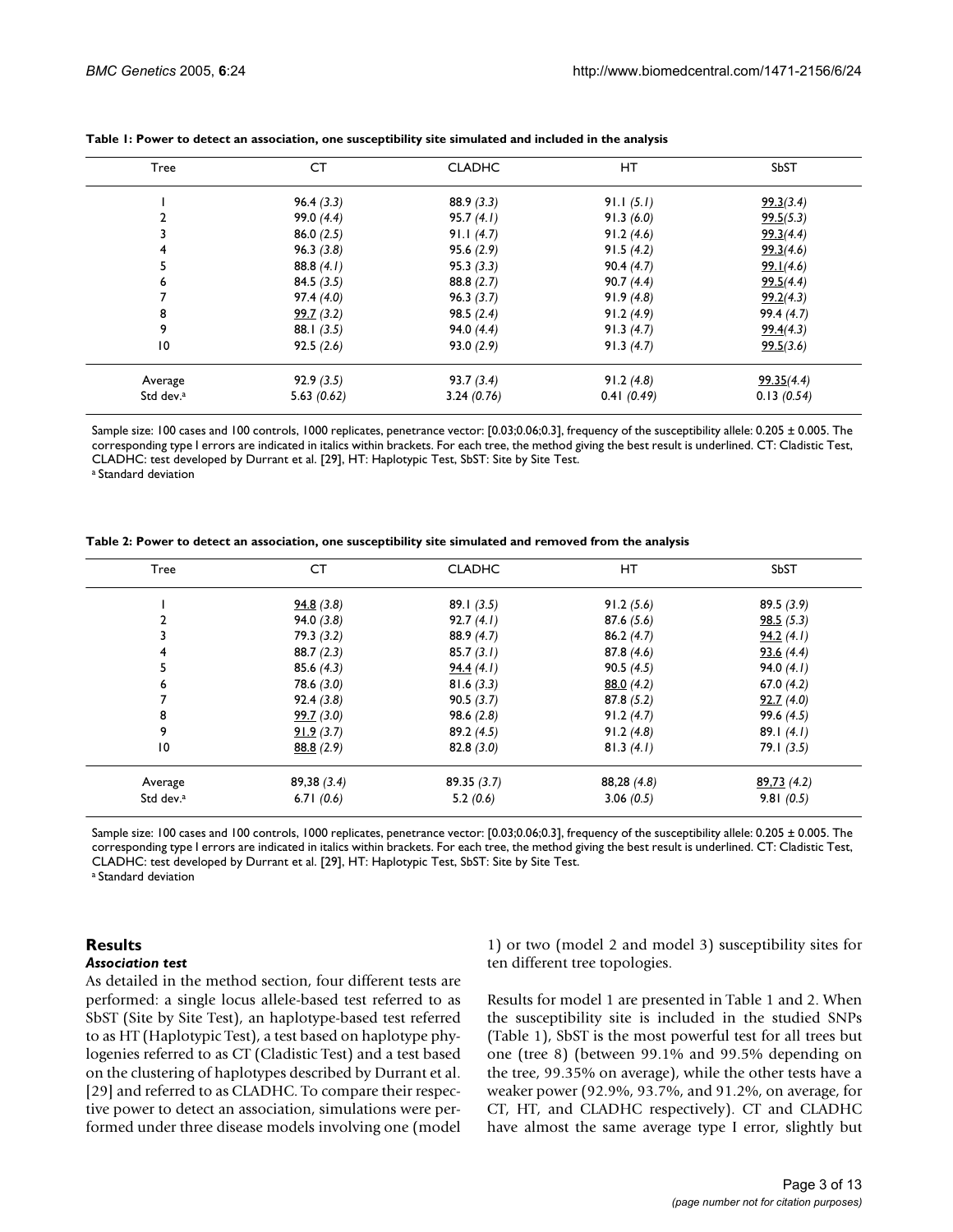|                       | Model 2   |                   |              |             |  |  |
|-----------------------|-----------|-------------------|--------------|-------------|--|--|
| Tree                  | CT        | <b>CLADHC</b>     | HT           | <b>SbST</b> |  |  |
|                       | 97.8(3.7) | <u>99.3</u> (3.8) | 97.7(5.0)    | 99.1(6.9)   |  |  |
|                       | 95.1(3.6) | 97.7(2.9)         | 97.9(5.6)    | 95.8(4.3)   |  |  |
|                       | 94.2(4.9) | <u>99.4</u> (4.9) | 97.9(5.1)    | 98.6(4.9)   |  |  |
| 4                     | 97.6(4.6) | 97.8(4.6)         | 97.8(5.5)    | 98.6(4.6)   |  |  |
|                       | 98.5(5.3) | 99.5(4.5)         | 98.9(5.7)    | 98.2(7.4)   |  |  |
| 6                     | 98.9(4.4) | 97.9 (3.9)        | 98.5(5.7)    | 96.9(6.6)   |  |  |
|                       | 93.0(5.1) | 93.5(4.6)         | 96.9(5.6)    | 95.5(5.2)   |  |  |
| 8                     | 95.2(6.1) | 99.0(5.3)         | 98.2(6.2)    | 95.4(4.2)   |  |  |
| 9                     | 96.7(3.6) | 97.3(3.1)         | 97.6(4.1)    | 97.7(4.0)   |  |  |
| 10                    | 99.9(4.5) | 99.5 (4.0)        | 98.2(60)     | 99.8(5.8)   |  |  |
| Average               | 96.7(4.6) | 98.06(4.2)        | 97.96 (5.45) | 97.56(5.4)  |  |  |
| Std dev. <sup>a</sup> | 2.24(0.8) | 1.83(0.8)         | 0.54(0.6)    | 1.58(1.2)   |  |  |

| Table 3: Power to detect an association for two susceptibility sites simulated under model 2 |  |  |  |
|----------------------------------------------------------------------------------------------|--|--|--|
|----------------------------------------------------------------------------------------------|--|--|--|

Sample size: 200 cases and 200 controls, 1000 replicates, penetrance: 0.9 for the homozygotes carrying the two susceptibility alleles, 0.3 for the other genotypes. The corresponding type I errors are indicated in italics within brackets. For each tree, the method giving the best result is underlined. CT: Cladistic Test, CLADHC: test developed by Durrant et al. [29], HT: Haplotypic Test, SbST: Site by Site Test a Standard deviation

significantly lower than the type I error of HT and SbST. In these simulations, as the type I errors cannot be fixed a priori, powers may be difficult to compare. However, if the type I errors of CT and CLADHC were increased, their power would also be increased and, consequently, the difference in power with HT would be even more pronounced and the difference in power with SbST would be more reduced. In the trees showing comparable type one error (Trees 1, 5, 7), the power of SbST is clearly higher than the power of CT. When the susceptibility site is removed (Table 2), the performances of the four tests are, on average, similar (about 89%), CT being the most powerful test for four trees, SbST for four other trees, HT and CLADHC for one tree each. However, the type I errors being slightly different, by adjusting them one expects that CT and CLADHC could be on average, slightly more powerful than HT and SbST.

As expected, the power is higher when the susceptibility site is included than when it is removed. In this latter case, the power depends on the degree of linkage disequilibrium (LD) between the susceptibility site and the other sites as expressed by the maximum value of LD, referred to as *LDmax*. Moreover, since the pattern of LD can be different from one tree to another, one expects more differences in power between trees when the susceptibility site is removed. Indeed the standard deviation of the power is larger in this case. This standard deviation is also particularly large for SbST ( $\sigma$  = 9.81). This test, being an allelebased test, is more influenced by LD than the three others tests that are haplotype-based tests, as proved by the high

positive correlation observed between the power of SbST to detect association and the *LDmax* (Spearman rank correlation  $\rho$  equals 0.851, p-value < 0.01). For CT and CLADHC, Spearman rank correlations are not significant  $(p > 0.1)$  confirming that LD has a lesser impact on these two tests. Therefore, the high standard deviations observed for these two tests are probably more related to the phylogeny of haplotypes than to the linkage disequilibrium.

The results for model 2 and model 3, differing by the values of the penetrance vector, are presented in Table 3 and in Table [4](#page-4-0) respectively. There is no real difference in power between the four tests for model 2 (about 97%). For model 3, the power of the four tests is approximately half the power for model 2 owing to the reduced value of the penetrance for the genotype associated to the highest risk in this model. In this case, SbST and CT are, on average, the most and the less powerful test respectively

#### *Localization of the susceptibility site(s)*

The efficiency of SbST, CT and CLADHC to localize the susceptibility site(s) when it is included among the SNPs is presented in Figure 1 and [2](#page-5-0). The efficiency of CT is plotted against the efficiency of SbST or CLADHC. To correctly interpret these figures, it has to be noted that the criteria used to compare the methods are not strictly identical. Indeed, the identified SNP is always unambiguously detected by the SbST method, since this is the site giving the most significant chi-square and two chi-squares are never exactly identical. On the other hand, the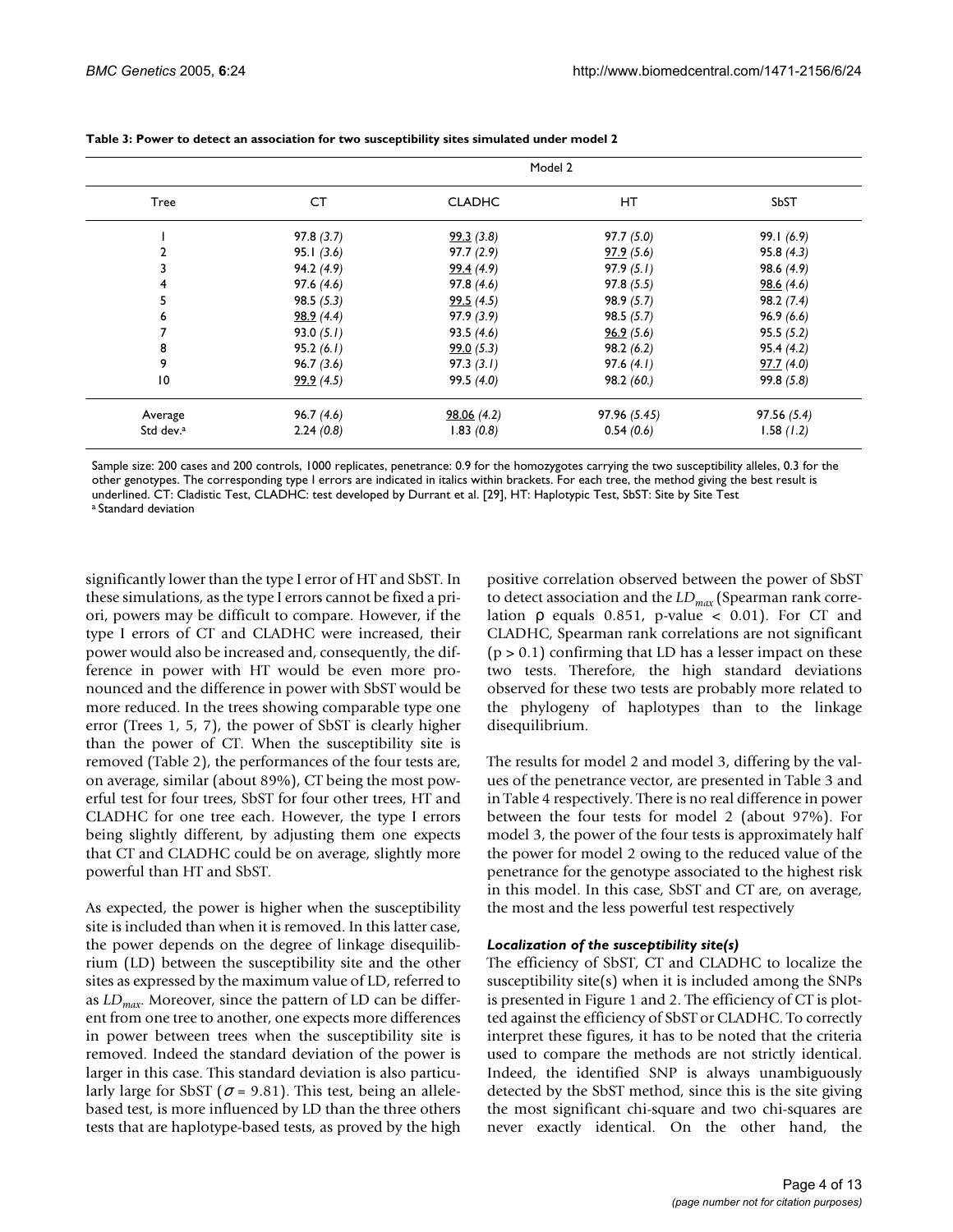|                       | Model 3      |                       |              |              |  |  |
|-----------------------|--------------|-----------------------|--------------|--------------|--|--|
| Tree                  | СT           | <b>CLADHC</b>         | <b>HT</b>    | <b>SbST</b>  |  |  |
|                       | 40.7 $(4.7)$ | $\frac{54.0}{7}(4.5)$ | 42.0 $(5.9)$ | 47.5 $(4.7)$ |  |  |
|                       | 31.7(3.4)    | 32.7(3.9)             | 43.0(5.9)    | 45.8(5.3)    |  |  |
|                       | 26.8(4.2)    | <u>47.9 (4.4)</u>     | 40.7(6.4)    | 45.2(3.5)    |  |  |
| 4                     | 34.8(4.8)    | 39.2(4.7)             | 38.9(7.0)    | 47.0(4.4)    |  |  |
| 5                     | 41.5(5.6)    | <u>49.7 (4.7)</u>     | 44.2(6.6)    | 37.2(4.6)    |  |  |
| ь                     | 42.0 $(3.6)$ | 34.8(4.7)             | 42.4(5.6)    | 41.3(5.3)    |  |  |
|                       | 28.6(5.2)    | 32.1(4.7)             | 41.6(6.4)    | 39.9(4.3)    |  |  |
| 8                     | 33.2(4.3)    | 47.2(4.0)             | 42.9(6.1)    | 37.7(4.0)    |  |  |
| 9                     | 33.5(4.4)    | 39.1(4.1)             | 41.2(7.0)    | 48.5(5.3)    |  |  |
| $\overline{0}$        | 65.6(6.6)    | 48.1 $(4.1)$          | 42.1 $(7.8)$ | 56.9(4.2)    |  |  |
| Average               | 37.84(4.7)   | 42.48(4.4)            | 41.9(6.5)    | 44.7(4.6)    |  |  |
| Std dev. <sup>a</sup> | 11.07(0.9)   | 7.84(0.3)             | 1.45(0.7)    | 5.94(0.6)    |  |  |

<span id="page-4-0"></span>

Sample size: 200 cases and 200 controls, 1000 replicates, penetrance: 0.6 for the homozygotes carrying the two susceptibility alleles, 0.3 for the other genotypes. The corresponding type I errors are indicated in italics within brackets. For each tree, the method giving the best result is underlined. CT: Cladistic Test, CLADHC: test developed by Durrant et al. [29], HT: Haplotypic Test, SbST: Site by Site Test a Standard deviation



#### Figure 1

**Comparison of the efficiency to localize the susceptibility site between CT, and SbST or CLADHC**. The efficiency to localize the susceptibility site is measured by the percentage of replicates in which the simulated susceptibility site is either uniquely detected or detected among other putative sites. black circles: comparison of CT and SbST, crosses: comparison of CT and CLADHC. Each symbol corresponds to one of the ten tree topologies.

susceptibility site may not be the only one detected by CT because two or more sites could have the same values of the criteria (*V<sup>i</sup>* , see the Methods section). However, in our simulations, the susceptibility site is the only one detected in from 80% (for 1 tree) to 100% (for 5 trees) of the replicates. When the susceptibility site is not found alone, it is almost always found with only one other site, rarely with two other sites (<0.5% of the replicates).

For model 1 (Figure 1), CT is slightly less efficient than SbST (for 9 trees out of 10) and more efficient than CLADHC (for all 10 trees). For SbST, we note a high negative correlation between the efficiency to localize the susceptibility site and the *LDmax* between the susceptibility site and the other sites (Spearman rank correlation  $\rho$  equal -0.88 with a p-value of 0.008). It shows that the presence of a site in relatively high LD with the susceptibility site disturbs the localization process, increasing the uncertainty of the susceptibility site's identification. Interestingly, there is no such statistically significant correlation with CT and CLADHC ( $p > 0.08$ ), due to the fact that these last two tests use both the information on the whole haplotypes and on their history through the tree reconstruction. The presence of sites in high LD with the susceptibility site does not prevent these two methods from localizing correctly the susceptibility site.

For model 2 and model 3, (Figure [2A](#page-5-0) and [2](#page-5-0)B respectively), CT is more or at least as efficient as SbST to localize the two sites, whatever the penetrance model. For the detection of at least one of the two sites, we can observe that,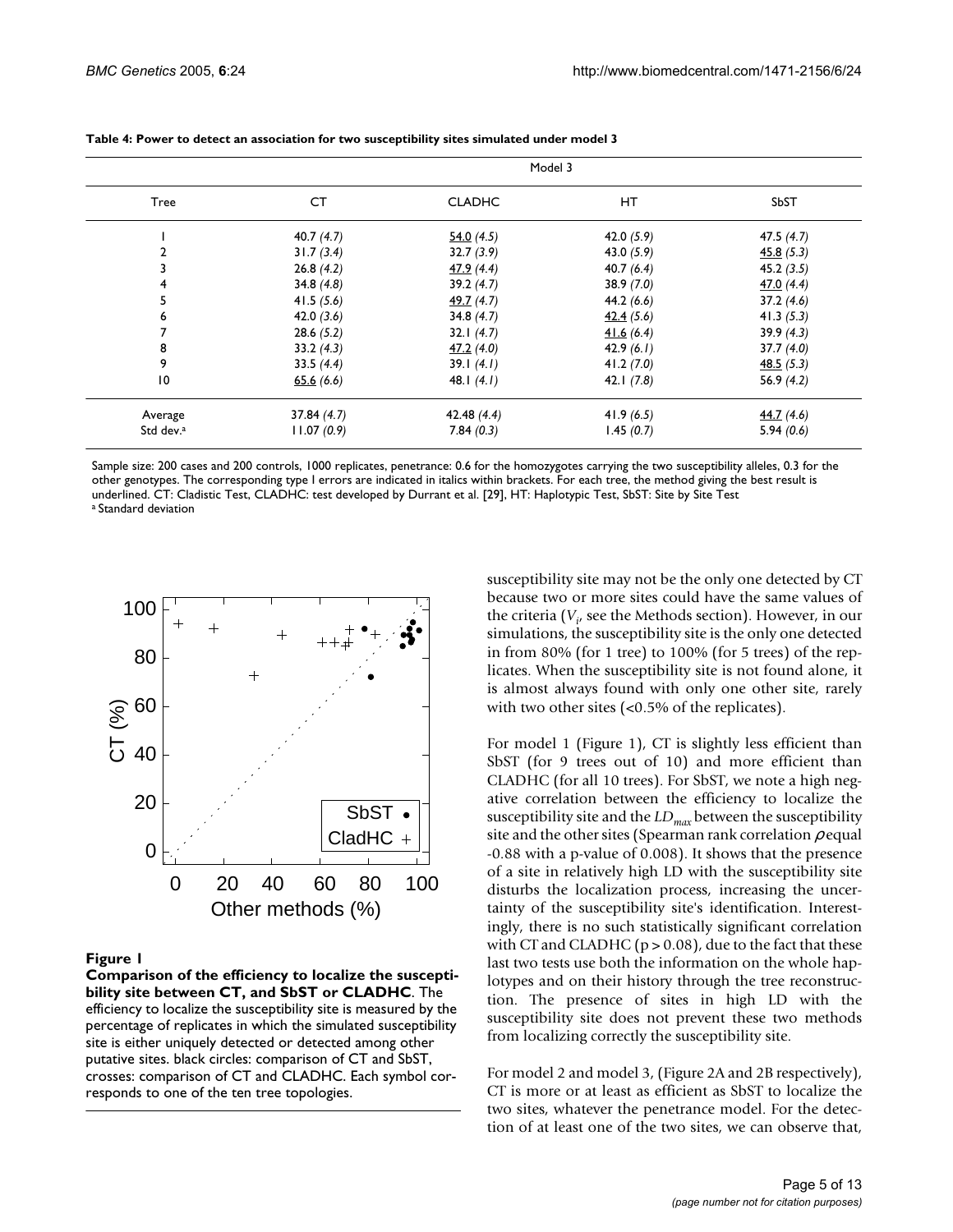<span id="page-5-0"></span>

#### Comparison of the efficiency to **Figure 2** localize the two susceptibility sites between CT and SbST

**Comparison of the efficiency to localize the two susceptibility sites between CT and SbST**. The efficiency to localize the two susceptibility sites is measured by the percentage of replicates in which the two sites are detected (black circles) or at least one of the two sites (white circles) Each symbol corresponds to one of the ten tree topologies. (A): penetrance 0.9 for homozygotes carrying the two susceptibility alleles and 0.3 for all other genotypes; (B): penetrance 0.6 for homozygotes carrying the two susceptibility alleles and 0.3 for all other genotypes.

whatever the tree, CT is always more efficient than SbST under model 2, whereas this is only true for 6 out of the 10 trees under model 3.

#### *Application to CARD15/NOD2 polymorphisms and Crohn disease*

The reconstruction of the phylogenetic tree of the 33 haplotypes leads to a very high number of equally parsimonious trees. One thousand of them were retained and analyzed. In table [5](#page-6-0), for the two rooting methods mfH and consH, the SNPs are ranked from the least to the most significant (based on the *V*<sub>*i*</sub> parameter, see the Methods section). Association is detected with CT ( $p_{mfd}$  = 2  $\times$ 10<sup>-5</sup>,  $p_{const} = 3 \times 10^{-5}$ ) and SNP 8 is selected as potential susceptibility site. If haplotypes carrying the susceptibility allele at SNP 8 are removed, an association can still be detected ( $p_{m\bar{f}H}$  = 4 × 10<sup>-5</sup>,  $p_{const}$  = 3 × 10<sup>-5</sup>) and SNP 12 is identified as potential susceptibility site. When removing haplotypes with the susceptibility allele at SNP 12, there is still a remaining association ( $p_{mftH} = 8 \times 10^{-5}$ ,  $p_{constH} = 3 \times 10^{-5}$ 10-5) and depending on the rooting method either SNP 13 (with consH) or SNP 9 (with mfH) are retained. When haplotypes with the susceptibility allele at SNP 13 are removed, the association test is not significant ( $p_{m f H}$  = 2.9  $\times$  10<sup>-1</sup>,  $p_{const}$  = 1.1  $\times$  10<sup>-1</sup>). When haplotypes with the susceptibility allele at SNP 9 are removed, the association test is significant ( $p_{mfH} = 2 \times 10^{-5}$ ,  $p_{const} = 5 \times 10^{-5}$ ) and the identified site is SNP 13 for both rooting method. In the end, the combination of SNP 8, SNP 12 and SNP 13 is the most parsimonious combination that can explain the susceptibility to the disease. Moreover, we can note that these 3 SNPs are those showing the highest *Vi* on the whole data set. So, we finally have identified three SNPs involved in the susceptibility to Crohn's disease.

#### **Discussion**

In this paper, we have presented a method to perform phylogeny-based nested haplotype analysis of case/control data and introduced the cladistic test (CT). We have shown by simulations that the CT test is approximately as powerful to detect an association as a test that compares haplotype distributions in cases and controls with no prior grouping. However, a major advantage of CT towards other haplotypic tests is the possibility of making inferences on potential susceptibility sites. Indeed the method of parsimony used to build the phylogeny allows the reconstruction of character state changes on the tree and thus the identification of the most likely susceptibility sites. Finding the polymorphisms responsible for the susceptibility to a disease is an important issue in genetic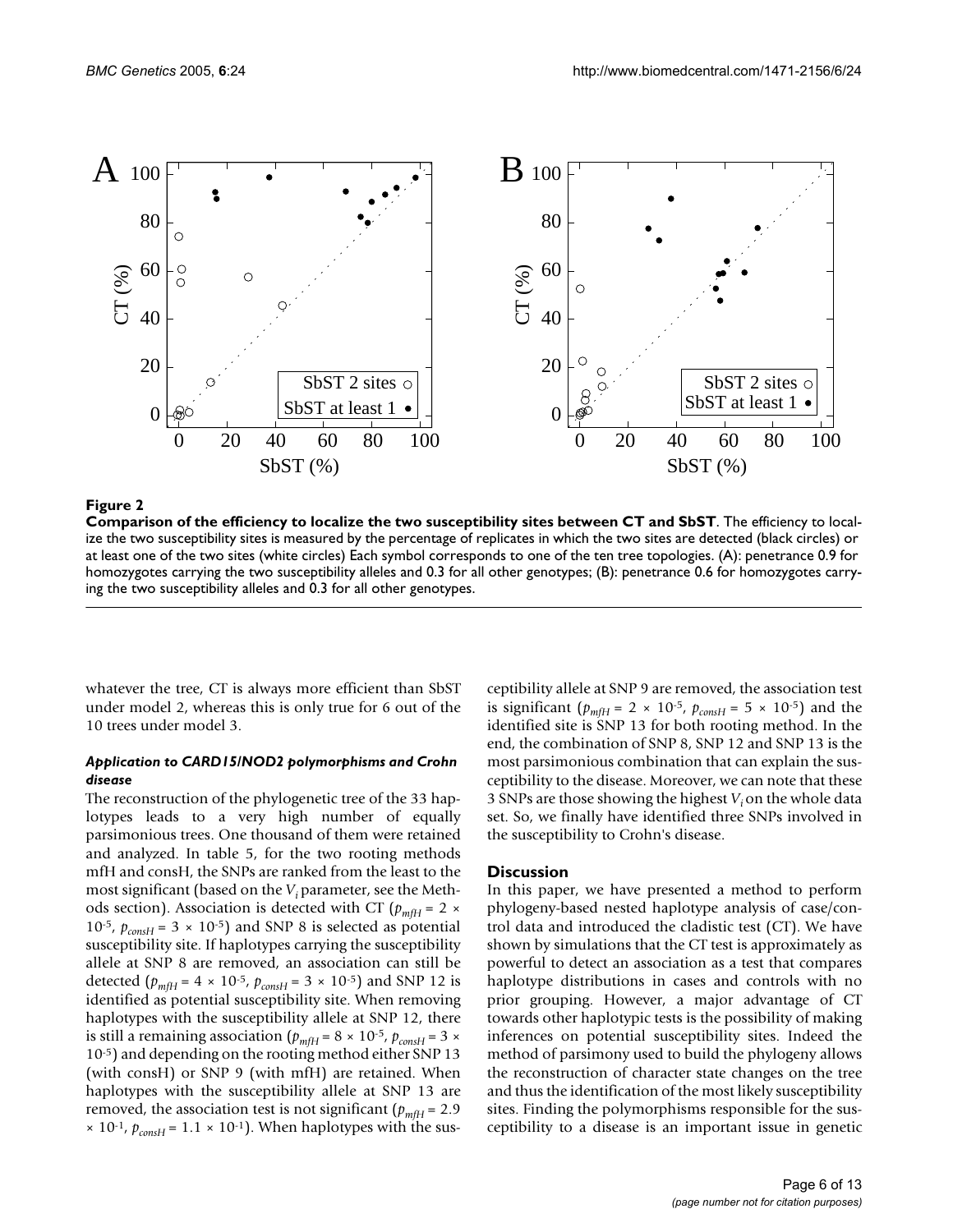|                  | least significant |                  |                  | --------->       |  | most significant |               |      |
|------------------|-------------------|------------------|------------------|------------------|--|------------------|---------------|------|
| mfH <sup>a</sup> | SNP <sub>5</sub>  | SNP <sub>9</sub> | SNP <sub>6</sub> | SNP <sub>7</sub> |  | <b>SNP 13</b>    | <b>SNP 12</b> | SNP8 |
| consHb           | SNP <sub>9</sub>  | SNP <sub>5</sub> | SNP <sub>6</sub> | SNP <sub>7</sub> |  | <b>SNP 13</b>    | <b>SNP 12</b> | SNP8 |

<span id="page-6-0"></span>**Table 5: Cladistic analysis of Crohn's data 1000 equiparsimonious trees are studied. SNPs are ranked from the least to the most significant. In bold, the presumed susceptibility sites previously identified by Hugot et al. [30].**

a Rooting on the most frequent haplotype

**b** Rooting on a consensus sequence

epidemiology and in the past few years, different methods have been proposed that use linkage disequilibrium to fine-map candidate genes and to localize disease mutations ([31,32] and [33] for example) These methods are based on the fact that a disease variant arises on a particular haplotype, the haplotype and the disease thus being initially associated. Then, over time, this association is broken by recombination and only a small region of the ancestral haplotype is preserved around the disease variant. In such models, recombination is the event of interest. Other parameters such as mutations can be integrated in the models, but they are considered as nuisance parameters. The cladistic test developed here is different in the sense that it is based on the reconstruction of the evolutionary history of the mutations that occur to form the haplotypes. Contrary to the other fine-mapping methods, the event of interest is mutation, and recombination is a nuisance parameter. Through the simulation study, we have shown that this test is a powerful tool to suggest etiological SNPs. This is also illustrated here on Crohn disease since the cladistic test was able to correctly identify the 3 sites within the CARD15 gene that are already reported to be involved in the disease susceptibility [30].

The cladistic test requires the building of a phylogeny of the different haplotypes present in the sample. Different methods are available to build haplotype phylogenies: distance methods, parsimony methods and maximum likelihood (ML) methods. A parsimony method was chosen here because it allows the reconstruction of apomorphies that can be used to define potential sites involved in the disease susceptibility and because it runs faster than ML methods, thus allowing a simulation study. We have compared CT with another clustering method, CLADHC, a distance-based method that also differs from CT in the statistical analysis (CLADHC performs regression analysis, CT is based on chi-square tests). We have shown that the power of these two tests to detect association is quite similar, CT being slightly more powerful when one site is simulated, and CLADHC when two sites are simulated. For the localization of the susceptibility site, the efficiency of the two methods is difficult to compare because CT directly localizes the site on short sequences while CLADHC localizes a window containing the susceptibility

site on longer sequences. The two test should thus be used in different situations. Nevertheless CT appears to be more efficient in our simulation conditions

In the phylogeny reconstruction, one is faced to different problems. The first one is the choice of the ancestral sequence to root the phylogeny. With real data, the ancestral sequence is usually not known, unless at least two outgroups can be postulated (in the parsimony context). In the absence of ancestral sequences, hypotheses have to be made, and they are numerous, like taking the most frequent haplotype, but this haplotype could be different from one population to an other or from one sampling to another, and this most frequent haplotype may not have a significantly different frequency from the next most frequents. Or one can take the consensus haplotype, but this sequence may not be observed in the sample, or not be among the most frequent sequences. In this study, our strategy was to consider the uncertainty of the ancestral sequence as a nuisance parameter, since our goal was not primarily to focus on this problem and because we must be in the same situation for all the performed simulations. Extensive further simulations will be needed to assess the properties of the different rooting methods. However, several ancestral hypotheses should be considered, discussed, and tested on real data, as we have done for the Crohn data. Second, the presence of recombinations would restrict the use of phylogenetic reconstruction. Indeed, phylogenetic reconstruction is known to be biased by recombinations [12] in a manner depending on how and when the recombination events occur in the tree. This context led us to simulate the history of mutations along the haplotypes without introducing recombinations between haplotypes. However, because in our method the reconstructed tree has not to represent the exact history of the haplotypes, but only gives a way to cluster them in an appropriate way, we believe that our method can tolerate some low degrees of recombination, as it is probably the case for the Crohn data. Further simulations would however be required to better assess this point. Third, the choice of the way characters are optimized on the tree is another important point in cladistic analysis. Two classical options can be used to optimize the character state changes along the tree: deltran, (delayed transformation)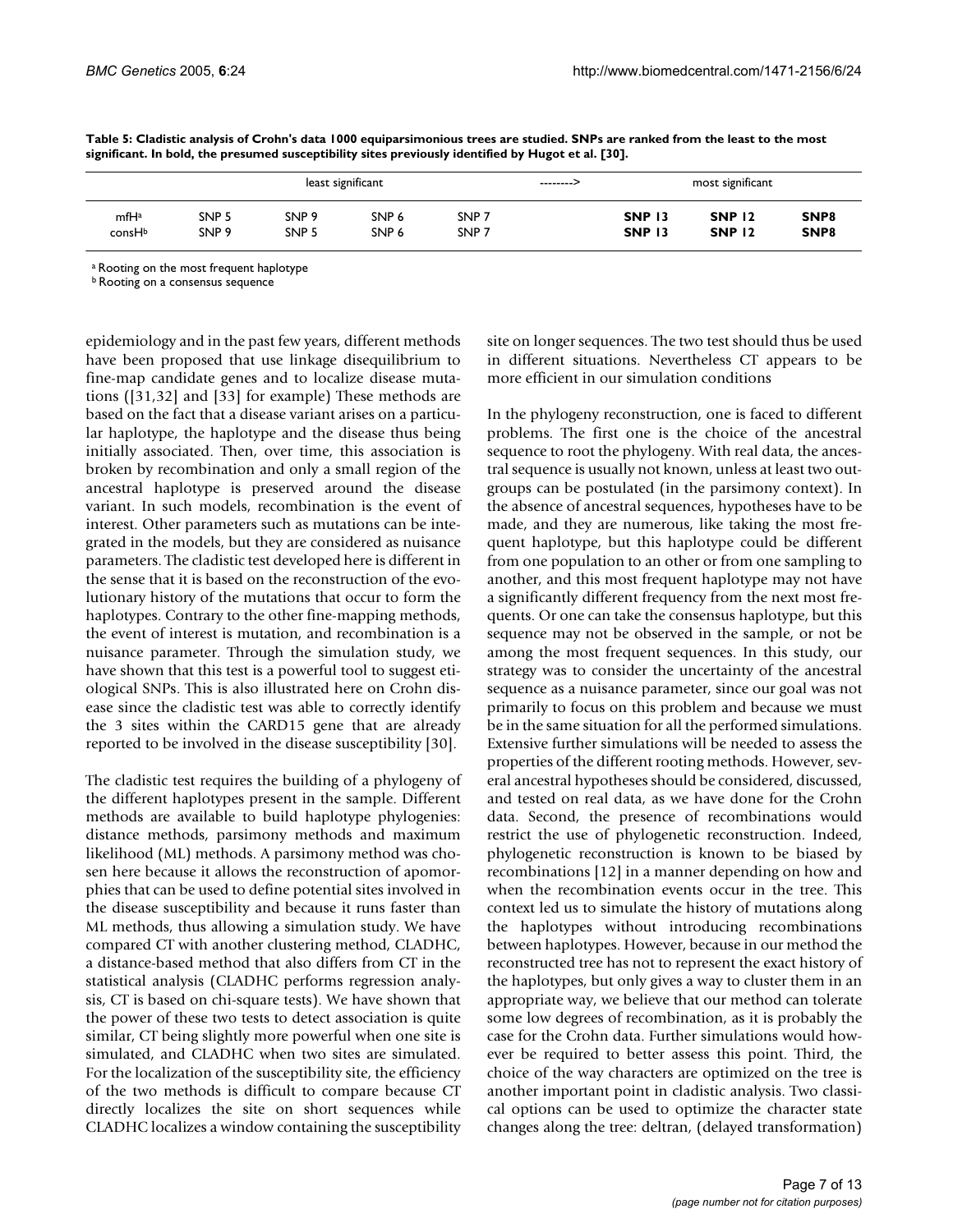that favors convergences or acctran(accelerated transformation) that favors reversions. In this paper, only the results performed with the deltran option are presented. Simulations (one susceptibility site) have also been performed with the acctran option. For the association detection, the results are very similar to those obtained with deltran showing that this parameter does not influence the power of the CT method to detect association in our simulation conditions. For the localization of the susceptibility site, the results are different. The method is more efficient with the deltran option than with the acctran option for eight trees out of ten, it is less efficient for one tree and the results are equivalent for the last tree. It is partly due to to the uncertainties of the character *S* and to the frequency of the disease susceptibility allele. When the frequency of the susceptibility allele is low, as in our simulations, and when *S* is coded "?" in some nodes of the tree, one expects the change of *S* from 0 to 1 to occur later in the tree, and the delayed option (deltran) will then be more appropriate. Conversely, when the frequency of the disease is large, the change of *S* from 0 to 1 has more chances to occur earlier in the tree since the *S* mutation can then include more cases, and the accelerated option (acctran) will be more appropriate. However, when analyzing a real data set, it is advisable to compare the results obtained with both options.

The variability of the results obtained with the cladistic method is due for a minor part to the LD between the susceptibility site(s) and the other sites and for the major part to parameters specific to the tree. Among these parameters, the position of the mutation in the tree (near the root or the leaves, sample size of the clades near the mutations...) has already been reported to have an influence on the power of cladistic methods to detect association [27]. Apart from the position of the mutation, the presence of sites that co-mutate with the susceptibility site, the degree of multiple mutations of the susceptibility site in the tree, and the existence of one or more reversions for the susceptibility site influence the power of the cladistic test to detect an association, and they have an even greater impact on the efficiency of the cladistic test to localize the susceptibility site. As all these factors are not independent, the evaluation of their own effects remains problematic.

The four methods compared here (CT, HT, SbST and CLADHC) suppose that haplotypic data are available, which is not usually the case. The most likely haplotypes for an individual have to be reconstructed using numerical methods (for a review of these methods, see [34,35]). The availability of familial data may help to determine the phase of the markers and then, to obtain the most likely haplotypes by using the genetic information of the two parents. However, even when these familial data are not available, the numerical methods have been shown to be very efficient to reconstruct haplotypes, except for rare haplotypes that may either be missed or falsely created. In this work, since we choose to focus on the comparison between several methods, the problem of haplotype inference is ignored. Moreover, as the four studied methods are all based on already known or inferred haplotypes carried by the individuals, the uncertainty due to the haplotype inference should not play differently from one method to another. Further extension of the CT method will take this uncertainty into account by using, for example, likelihood-based tests.

# **Conclusion**

In conclusion, as proved by our simulations and the Crohn example, the use of phylogenies to group haplotypes by clades and the nested analysis of case-control data on the basis of these clades turns out to be an interesting and complementary strategy for the genetic study of multifactorial diseases, especially to pinpoint the sites that are likely to be involved in disease susceptibility among the different markers identified within a gene.

# **Methods**

## *Principle of the method*

The material on which the method is based is a sample of haplotypes composed of a combination of SNPs, each haplotype being labeled either as control or as affected depending on the phenotype of the individual. After building the phylogenetic tree of these different haplotypes, a series of nested homogeneity tests are performed to detect differences in the distribution of cases and controls in the different clades. Once an association is detected, a new character is defined according to the proportion of cases carrying an haplotype. Then, it is optimized on the tree and the sites that significantly co-mutate with this new character are putative susceptibility sites for the disease.

# *Simulation study*

To test the power of this method to detect an association and its efficiency to precisely localize the susceptibility site, we performed the following steps : i) simulation of the haplotypes and choice of the susceptibility site(s) (one or two susceptibility sites are considered) ; ii) attribution of a status (case or control) to these haplotypes taking into account the genetic model of the disease; iii) reconstruction of the phylogeny of haplotypes and inference of the character state changes along the branches of the tree; iv) association test: nested analysis of the case/control ratio in the clades; v) localization of the susceptibility site using the equiparsimonious (ie, all the trees that have the minimum number of character state changes) ; vi) estimation, by simulations, of the power to detect the association between haplotypes and the disease and comparison with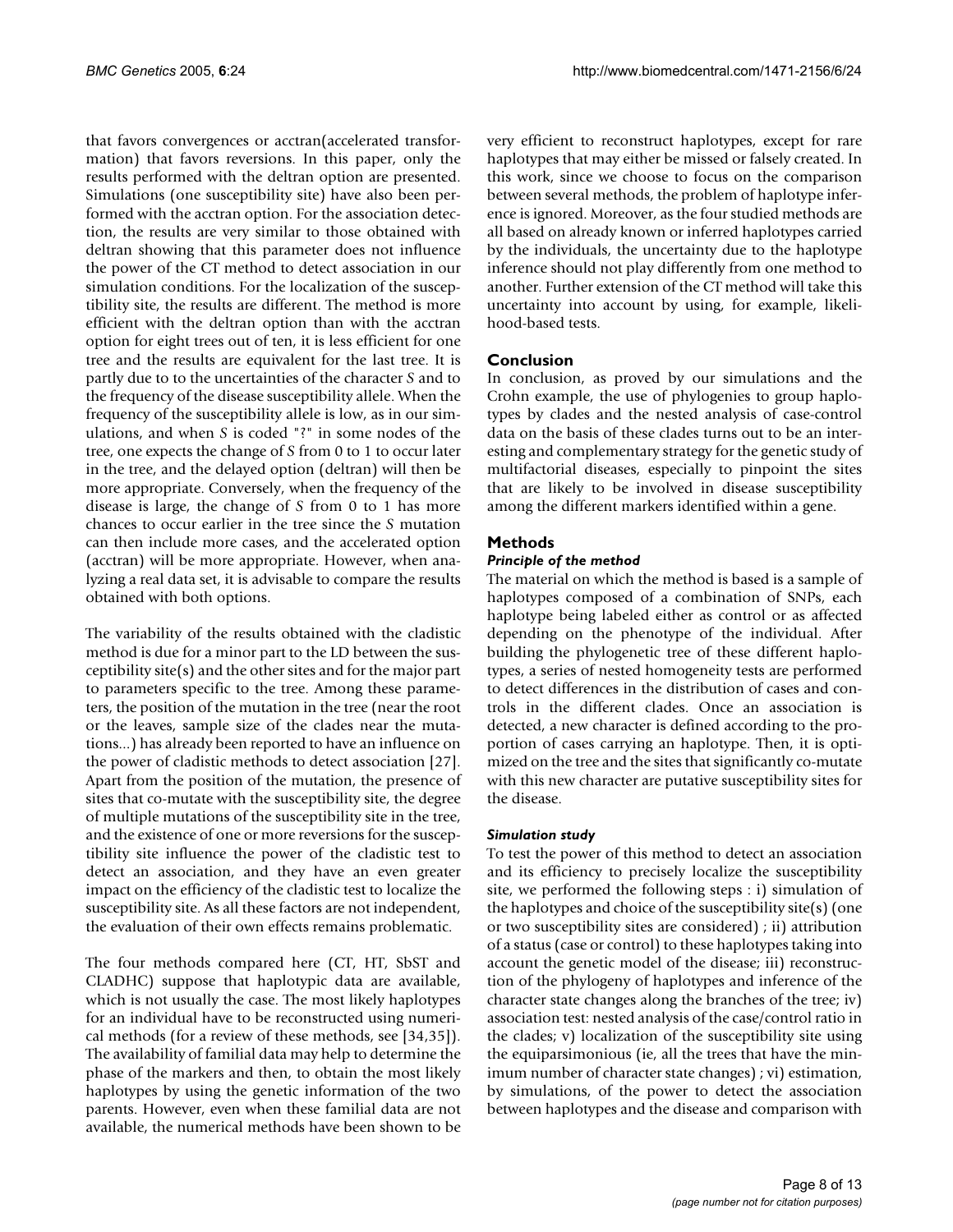other methods; vii) estimation of the efficiency to localize susceptibility sites and comparison with other methods.

#### *Haplotype simulation*

24 different haplotypes are simulated using the TREE-VOLVE software (version 1.32) [36]. An ancestral haplotype sequence of 20 sites is randomly produced, a guide tree is generated using the coalescent model without recombination and the evolution of this ancestral sequence along the tree is simulated to obtain a sample of 24 different haplotypes. Since TREEVOLVE can only simulate the evolution of DNA sequences (4 nucleotides) and not the evolution of bi-allelic markers, we set the frequencies for bases *A* and *T* to very low values  $(A = T =$ 0.001 and  $G = C = 0.498$  in order to obtain an ancestral sequence composed only of *G* and *C*, as an equivalent of SNPs coded by 0/1 character states. The mutation rate is set to  $2 \times 10^{-6}$ , and the substitution rates are chosen so that only G-C transversions could occur: *A* - *C* = 0.001, *A* - *G* = 0.001, *A* - *T* = 0.001, *C* - *T* = 0.001, *G* - *T* = 0.001, *G* - *C* = 0.995. No heterogeneity in the substitution rate among sites is specified. The population size was set to 100,000 and its growth was stationary with no subdivision. Once the haplotypes are obtained by simulation, the susceptibility sites are chosen among the 20 sites. For the simulations with only one susceptibility site, the program picks up the first site in the sequence having a minor allele frequency (*p*) in the sample of haplotypes within the range *F* <*p* <*F* + 0.01 where *F* is a predefined allele frequency (in our simulations,  $F = 0.20$ ). For two simulated sites, the program picks up the first two simulated sites verifying a user-defined constraint. In our simulations, the two sites are chosen such that  $f(A_1B_1) = f(A_1B_2) = f(A_2B_1) = f$  $(A_2B_2) = 0.25$ ,  $A_1$  and  $A_2$  being the two alleles at the first site and  $B_1$  and  $B_2$ , the two alleles at the second site. When no site is found satisfying these conditions, a new set of haplotypes is simulated until the required conditions are obtained.

This entire procedure is repeated ten times to generate ten different data sets. The pairwise linkage disequilibrium (*r* 2 measure, mean values for the 1000 replicates) and the tree topologies corresponding to these ten data sets are provided as Additional file 1 and 2.

#### *Attribution of disease status*

To generate the genotypes of each individual, pairs of haplotypes are sampled at random with replacement and the disease status (case or control) is determined by his genotype at the susceptibility site(s) and by the penetrances. In our simulations, three disease models are studied, involving either one susceptibility site (model 1) or two interacting susceptibility sites (model 2 and model 3). The first model is the disease model described in Bourgain et al. [37] that roughly corresponds to the effect of *ApoE4* in Alzheimer's disease [38]. We set the penetrance of the three genotypes *DD*, *Dd* and *dd* to respectively  $P_{DD} = 0.03$ ,  $P_{Dd}$  = 0.06,  $P_{dd}$  = 0.30, *d* being the disease susceptibility allele. For model 2 and model 3, an at-risk haplotype formed by the combination of the alleles  $A_2$  at the first locus and  $B_2$  at the second locus is defined. The penetrance associated to the genotype  $A_2B_2A_2B_2$  is set to 0.9 for model 2 and to 0.6 for model 3. All the other penetrances are set to 0.3 for both models.

The sampling process is carried on until *N* cases and *N* controls are obtained (*N* = 100 or 200 in our simulations, depending on the number of simulated susceptibility sites). This constitutes a replicate. As the haplotypes are sampled randomly from the set of 24 different haplotype, they are almost equi-frequent in the sample of cases and

controls, and their frequencies are close to  $\frac{1}{\gamma}$  = 0.042.  $\frac{1}{24}$  = 0.042

## *Phylogeny of haplotypes*

All the different haplotypes are used to build a phylogenetic tree by a parsimony method which consists in choosing the tree that minimizes the number of mutation events [39]. The PAUP software (version 4.0b10 [40]) is used to reconstruct the tree. A heuristic search is performed, using stepwise addition and TBR (tree bisection and reconnection). All sites are equally weighted, and changes from allele 0 to allele 1 and from allele 1 to allele 0 are equally allowed for all sites, including the susceptibility site (unordered option). Among the list of all parsimonious trees, only the first one obtained is used for the association test, for computation time reasons and because we found that identical results are obtained for more than 98% of the equiparsimonious trees (data not shown). For the localization of susceptibility sites, all the equiparsimonious trees (or up to 100 different trees if there are too many equiparsimonious trees) are analyzed. The trees are rooted using the real ancestor obtained with TREEVOLVE. The character states are inferred along the branches by using the classical option deltran (delayed transformation), but acctran (accelerated transformation) was also investigated.

#### *Association test*

Starting from the root of the tree, series of nested homogeneity tests comparing the number of cases and controls in different clades are performed. The principle of the method is explained in Figure 3. Briefly, at each level of the tree, homogeneity in the distribution of cases and controls is tested among all the *n* clades defined at this level. If the test is significant, an association is detected and the analysis ends. If the test is not significant, one homogeneity test is performed between all the sub-clades descending from the *n* clades.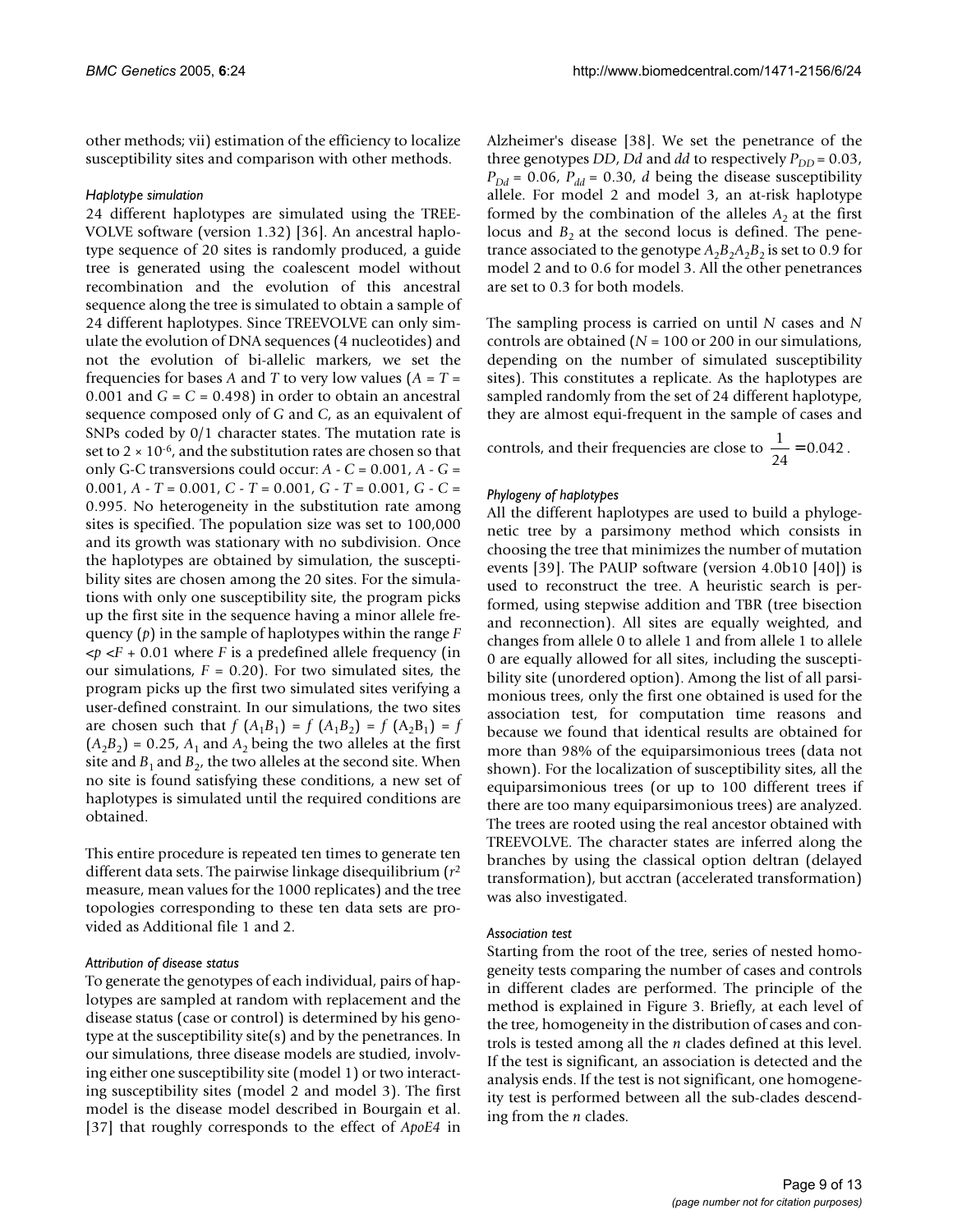

## **Figure 3**

**Description of the nested clade analysis**. (A) shows the homogeneity test performed at level k (between clades C<sub>1</sub> and *C*2 ). If it is not significant (B), a test will be performed at the following level (k+1), between all the sub-clades descending from clades *C*1 and *C*<sup>2</sup> , i.e between clades *C*1.1, *C*1.2, *C*2.1 and *C*2.2 (3 degree of freedom). If it is significant the analysis ends because an association is detected.

P-values of the homogeneity tests are calculated by Pearson chi-square tests except when only two clades are compared in which case a Fisher exact test is performed, and except when more than two clades are tested and the sample size is less than four in a category. In this latter case pvalues are estimated by permutation tests.

The influence of the LD on the power of the different tests is assessed by using the *r* <sup>2</sup>measure of LD.

## *Localization of the susceptibility sites*

For each replicate, several equiparsimonious trees may exist. We will analyze the *T* first equiparsimonious given by PAUP, *T* being limited to 100 for computation time reasons. For a tree *t*, a new character *S* is allocated to each haplotype *h*. The state of *S* is "0", "1" or "?" depending on the proportion (*p<sup>h</sup>* ) of cases carrying the haplotype *h* compared to the proportion  $p_0$  of cases in the whole sample.

if 
$$
p_h < p_0 - \sqrt{\frac{p_h \times (1 - p_h)}{n_h}}
$$
, *S* is coded "0" (high number of controls).

of controls);

if 
$$
p_h < p_0 - \sqrt{\frac{p_h \times (1 - p_h)}{n_h}}
$$
, *S* is coded "1" (high number of cases);

else, *S* is coded "?" (missing data).

with  $n_h$  being the number of individuals carrying the haplotype *h*.

This character *S* is optimized on the *T* equiparsimonious trees using PAUP and the deltran option. For each site *i*, let  $R'_{it}$  and  $R''_{it}$  be the observed number of times each transition (0→1 for  $R'_i$  and 1→0 for  $R''_i$ ) co-mutates with a 0→1 change of the character *S* on tree *t*. Let  $E'_{it}$  and  $E''_{it}$  be the expected number of co-mutations on tree *t* under the hypothesis of a random distribution of the mutations on tree *t* and an equal probability of mutation on each branch.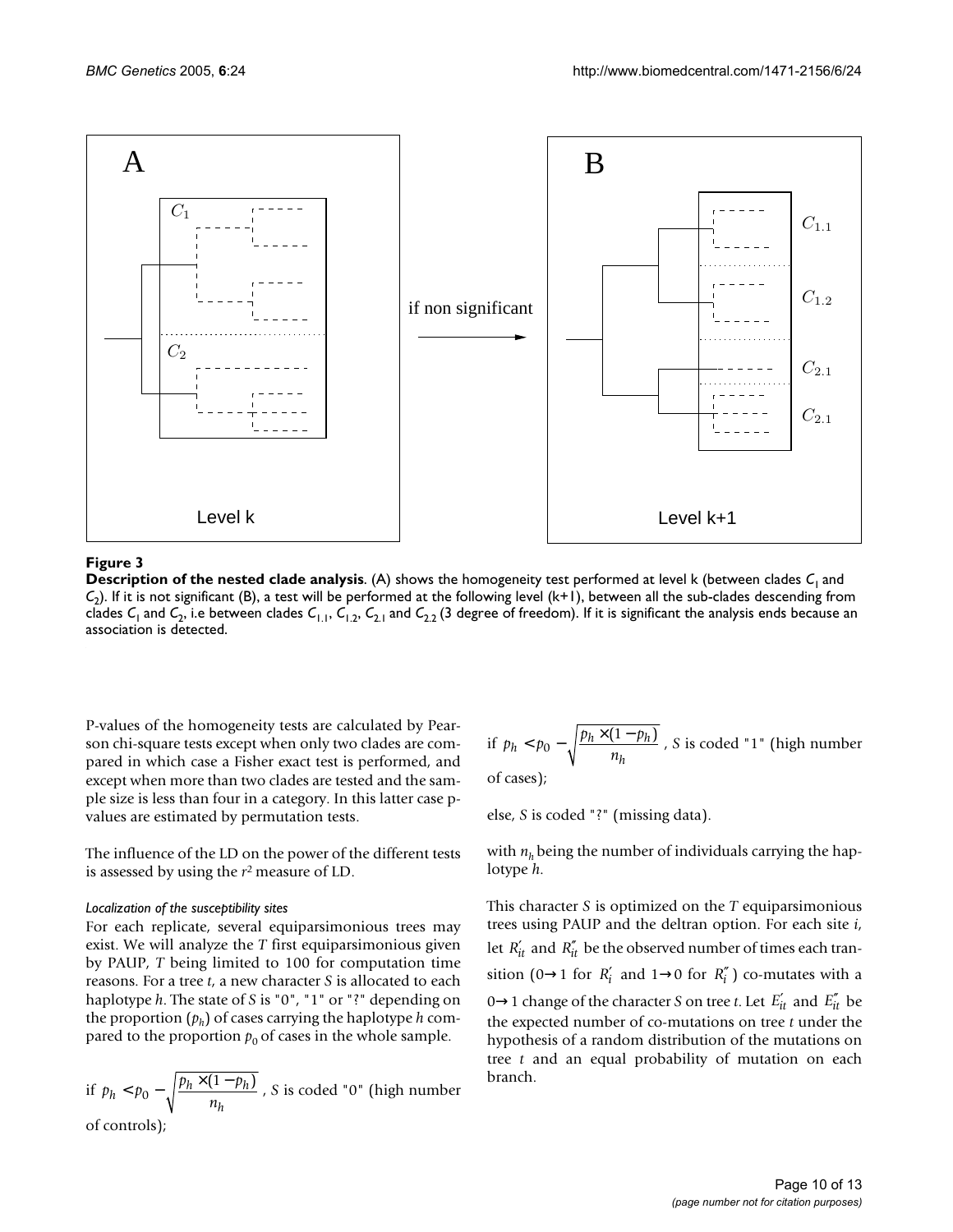$$
E'_{it} = \frac{m'_{it} \times s_t}{b_t}
$$

where  $m'_{it}$  (resp.  $m''_{it}$ ) is the number of 0→1 (resp. 1→0) transitions of the site *i* on tree *t*;

 $s_t$  is the number of  $0 \rightarrow 1$  transition of the character *S* on tree *t*;

 $b_t$  is the number of branches of tree  $t$ .

Then, for each site *i* on tree *t*, we measure the correlated evolution of the site *i* and the character *S*, by defining  $V'_{it}$ (resp.  $V''_{it}$ ) as follow:

$$
\begin{cases} V_{it}'=0 & if \quad E_{it}'=0 \\ V_{it}'=\dfrac{R_{it}'-E_{it}'}{\sqrt{E_{it}'}} & it \quad E_{it}'\neq 0 \end{cases}
$$

then, for the *T* equiparcimonious trees, we define  $V_i'$ (resp.  $V_i''$ ) as follow:

$$
V_i' = \sum_{t=0}^T V_{it}'
$$

Finally,  $V_i$  is defined as the max between  $V'_i$  and  $V''_i$ . The site or the two sites corresponding to the highest  $V_i$  are selected as putative susceptibility sites

#### *Estimation of power and efficiency*

For each of the ten samples of 24 haplotypes simulated along the ten different tree topologies, the process detailed above (attribution of disease status, phylogenetic reconstruction, association test and localization of the susceptibility site) is repeated 1000 times to obtain 1000 replicates, each of them including *N* cases and *N* controls. The power to detect the association is measured by counting the proportion of replicates in which a significant heterogeneity in the distribution of cases and controls is detected between clades. The efficiency of CT to localize the true susceptibility site is simply evaluated as the number of times, among the 1000 simulations, the true susceptibility site is among the detected sites. When two susceptibility sites are simulated, we evaluate the number of times the two sites are detected and the number of times at least one of the two sites is detected.

The test using the cladistic method (CT) is compared to three other association tests: i) a haplotypic test (HT) that compares the haplotype distributions in cases and controls: if *h* different types of haplotypes are observed, a chisquare test with *h* - 1 degree of freedom (df) is performed. As with the CT test, when sample sizes are small, a permutation procedure is used to perform the chi-square test. This HT test is only used to test for association and not to localize the susceptibility sites. ii) An allelic test, referred to as Site by Site Test (SbST), that compares the allele distributions in cases and controls at each site by a chisquare: if the number of sites is *s*, then *s* chi-squares, each with one df, are performed. The site or the two sites that give the most significant results are proposed as susceptibility sites. iii) A test based on CLADHC, the program developed by Durrant et al. [29]. In this test, the data set is analyzed by overlapping windows sliding along the haplotypes. In each window, a tree is reconstructed using a distance method, and a regression analysis is performed at each level of the tree (nested analysis). The level of the tree that maximizes the evidence of disease marker association in the likelihood-ratio test is selected. For each window, the program also provides a significant threshold calculated using the Bonferroni correction. In our simulations, a window size of 6 is selected. We consider the association as detected when at least one of the windows is significant. Concerning the localization of the susceptibility site, CLADHC can only find a window containing the susceptibility site, but not the susceptibility site itself. Therefore, we only use CLADHC in the case of one susceptibility site and we consider the localization as correct when the window with the maximum value of the statistic contains the susceptibility site.

For CT, SbST and CLADHC, we are confronted to a problem of multiple testing. When a real data set is analyzed, a permutation procedure can be used to estimate p-values of the association tests that are corrected for multiple testing. This procedure is very time-consuming and cannot be used on the simulations we have performed here. As an example, the 100,000 repetitions for the Crohn data run in about 24 hours on a Pentium III, 930 MHz, 512 Mo of RAM. Therefore, for SbST and CT, we estimate the nominal type I error required to obtain a global type-one error of 5% by a simulation under the null hypothesis of no association between the studied sites and the disease (5000 replicates). We found that for the different simulation conditions studied here, these nominal errors are equal to 1% for CT and varies from 0.2 to 0.4% for SbST. For the analysis with CLADHC, the program provides a significant threshold calculated using Bonferroni correction. As the Bonferroni correction is very conservative, to obtain similar type I errors with CLADHC as with CT, nominal type I errors were set to values varying from 15 to 17% for simulations with one susceptibility site and from 20 to 25% for simulations with two susceptibility sites.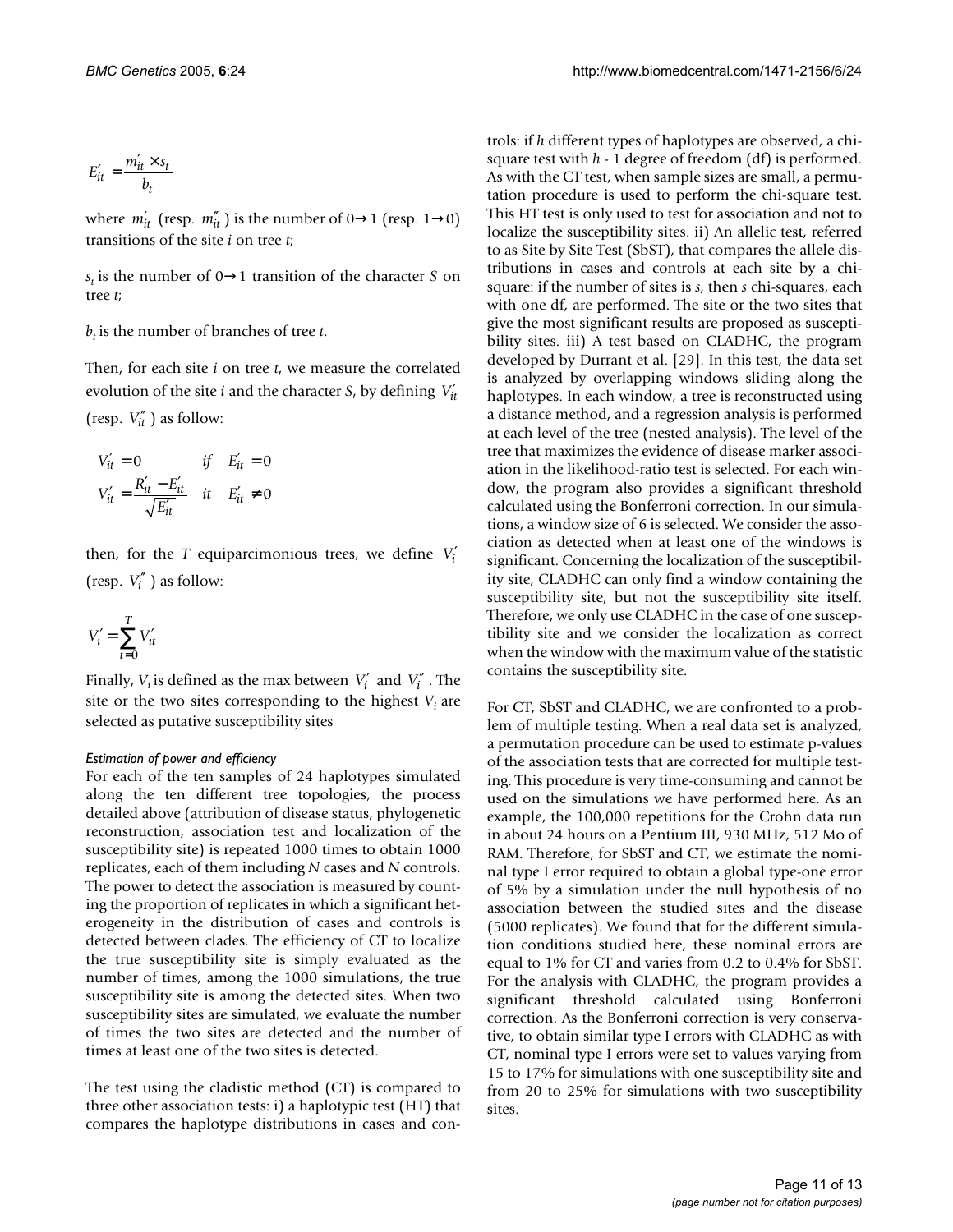#### *Analysis of real data on Crohn disease*

The data set is described in a paper of Hugot et al. (2001) [30] and includes 232 nuclear families with two affected children and their parents genotyped for 13 SNPs in the CARD15/NOD2 gene. Haplotypes were reconstructed in these families using GENEHUNTER 2.0b[41]. In each family, one affected child is selected at random to create the case sample (his two haplotypes are labeled cases). The control sample is formed with the parental haplotypes non transmitted to the selected children. The phylogenetic reconstruction assumes that no recombination has occurred between the SNPs. To determine if this was true for the different SNPs tested here or at least for a subset of them, linkage disequilibrium (LD) is estimated between all the SNPs. From the pairwise LD, a group of 7 SNPs (5, 6, 7, 8, 12, 9 and 13) can be identified as forming a block in strong LD among which no or very few recombinations are likely to have occurred (see Additional file 3). Interestingly, this same block of 7 SNPs was described by Vermeire et al. [42] in the CARD15/NOD2 gene. Only these 7 SNPs that form 33 different haplotypes are used in the cladistic analysis. The phylogenetic trees are reconstructed using the same parameters as in the simulations. However here, contrary to the simulations, the ancestral sequence being not known, two different analysis are performed using as ancestral sequence either the most frequently observed haplotype in our sample (mfH) or a consensus sequence formed by the combination of the most frequent alleles at each SNP (consH). For the association test, p-values are estimated on the first equiparsimonious tree obtained by PAUP, using an algorithm similar to the one described in a paper of Becker and Knapp (2004) [43]. This permutation process corrects for multiple testing in a lesser conservative way than the Bonferroni correction because it takes into account the dependency between the tests. For the localization, among all the equiparsimonious trees, 1000 of them are retained and analyzed with CT.

## **Authors' contributions**

CB perfomed the simulation analyses, contributed to the conception of the study, to the elaboration of the algorithm and wrote the manuscript. VD contributed to the elaboration of the algorithm. J-PH provided the CARD15 data. PD and EG contributed to the design and to the conception of the study and to the manuscript preparation.

## **Additional material**

### **Additional File 1**

*Average pairwise linkage disequilibrium for the 10 simulated date sets. The average pairwise LD (over 1000 replicated) is calculated using the* r *<sup>2</sup>measure for each of the 10 tree topologies (T1 to T10). The matrices are plotted with GOLD[44].* Click here for file [\[http://www.biomedcentral.com/content/supplementary/1471-](http://www.biomedcentral.com/content/supplementary/1471-2156-6-24-S1.pdf) 2156-6-24-S1.pdf]

## **Additional File 2**

*Tree topologies of the 10 simulated date sets* Click here for file [\[http://www.biomedcentral.com/content/supplementary/1471-](http://www.biomedcentral.com/content/supplementary/1471-2156-6-24-S2.pdf) 2156-6-24-S2.pdf]

## **Additional File 3**

*Pairwise linkage disequilibrium for the Crohn data. (A) shows the pairwise linkage disequilibrium (LD) calculated with the* D*' measure. (B) shows the LD calculated with the* r *<sup>2</sup>measures. The matrices are plotted with GOLD [44]. A high degree of LD can be observed. The differences between the* r *<sup>2</sup>and the D' values are explained by the difference in the allelic frequency for the different SNPs.*

Click here for file

[\[http://www.biomedcentral.com/content/supplementary/1471-](http://www.biomedcentral.com/content/supplementary/1471-2156-6-24-S3.pdf) 2156-6-24-S3.pdf]

# **Acknowledgements**

We wish to thank Marie-Claude Babron and two anonymous reviewers for helpful comments and Arnaud Legrand for letting us use one of his perl function. We are also grateful to Habib Zouali and Suzanne Lepage from the fondation Jean Dausset for providing us with Crohn data and to Caroline Durrant for kindly providing us with the software CLADHC. Many thanks to the runtime team from the LaBRI for letting us run a part of our simulations on their cluster.

#### **References**

- 1. Collins FS: **[Preparing health professionals for the genetic](http://www.ncbi.nlm.nih.gov/entrez/query.fcgi?cmd=Retrieve&db=PubMed&dopt=Abstract&list_uids=9333274) [revolution.](http://www.ncbi.nlm.nih.gov/entrez/query.fcgi?cmd=Retrieve&db=PubMed&dopt=Abstract&list_uids=9333274)** *Jama* 1997, **278:**1285-1286.
- 2. Collins FS, Brooks LD, Chakravarti A: **[A DNA polymorphism dis](http://www.ncbi.nlm.nih.gov/entrez/query.fcgi?cmd=Retrieve&db=PubMed&dopt=Abstract&list_uids=9872978)[covery resource for research on human genetic variation.](http://www.ncbi.nlm.nih.gov/entrez/query.fcgi?cmd=Retrieve&db=PubMed&dopt=Abstract&list_uids=9872978)** *Genome Res* 1998, **8:**1229-1231.
- 3. Schork NJ, Fallin D, Lanchbury S: **[Single nucleotide polymor](http://www.ncbi.nlm.nih.gov/entrez/query.fcgi?cmd=Retrieve&db=PubMed&dopt=Abstract&list_uids=11076050)[phisms and the future of genetic epidemiology.](http://www.ncbi.nlm.nih.gov/entrez/query.fcgi?cmd=Retrieve&db=PubMed&dopt=Abstract&list_uids=11076050)** *Clin Genet* 2000, **58:**250-264.
- 4. Zaykin DV, Westfall PH, Young SS, Karnoub MA, Wagner MJ, Ehm MG: **[Testing association of statistically inferred haplotypes](http://www.ncbi.nlm.nih.gov/entrez/query.fcgi?cmd=Retrieve&db=PubMed&dopt=Abstract&list_uids=12037407) [with discrete and continuous traits in samples of unrelated](http://www.ncbi.nlm.nih.gov/entrez/query.fcgi?cmd=Retrieve&db=PubMed&dopt=Abstract&list_uids=12037407) [individuals.](http://www.ncbi.nlm.nih.gov/entrez/query.fcgi?cmd=Retrieve&db=PubMed&dopt=Abstract&list_uids=12037407)** *Hum Hered* 2002, **53:**79-91.
- 5. Akey J, Jin L, Xiong M: **Haplotypes** *vs* **single marker linkage disequilibrium tests: what do we gain?** *European J of Hum Genet* 2001, **9:**291-300.
- 6. Douglas JA, Boehnke M, Guillanders E, Trent JM, Gruber SB: **[Exper](http://www.ncbi.nlm.nih.gov/entrez/query.fcgi?cmd=Retrieve&db=PubMed&dopt=Abstract&list_uids=11443299)[imentally-derived haplotyes substantially increase the effi](http://www.ncbi.nlm.nih.gov/entrez/query.fcgi?cmd=Retrieve&db=PubMed&dopt=Abstract&list_uids=11443299)[ciency of linkage disequilibrium studies.](http://www.ncbi.nlm.nih.gov/entrez/query.fcgi?cmd=Retrieve&db=PubMed&dopt=Abstract&list_uids=11443299)** *Nat Genet* 2001, **28:**361-364.
- 7. Fallin D, Cohen A, Essioux L, Chumakov I, Blumenfeld M, Cohen D, Schork NJ: **[Genetic analysis of case/control data using esti](http://www.ncbi.nlm.nih.gov/entrez/query.fcgi?cmd=Retrieve&db=PubMed&dopt=Abstract&list_uids=11156623)[mated haplotype frequencies: application to APOE locus](http://www.ncbi.nlm.nih.gov/entrez/query.fcgi?cmd=Retrieve&db=PubMed&dopt=Abstract&list_uids=11156623)** [variation and Alzheimer's Disease.](http://www.ncbi.nlm.nih.gov/entrez/query.fcgi?cmd=Retrieve&db=PubMed&dopt=Abstract&list_uids=11156623) **11:**143-151.